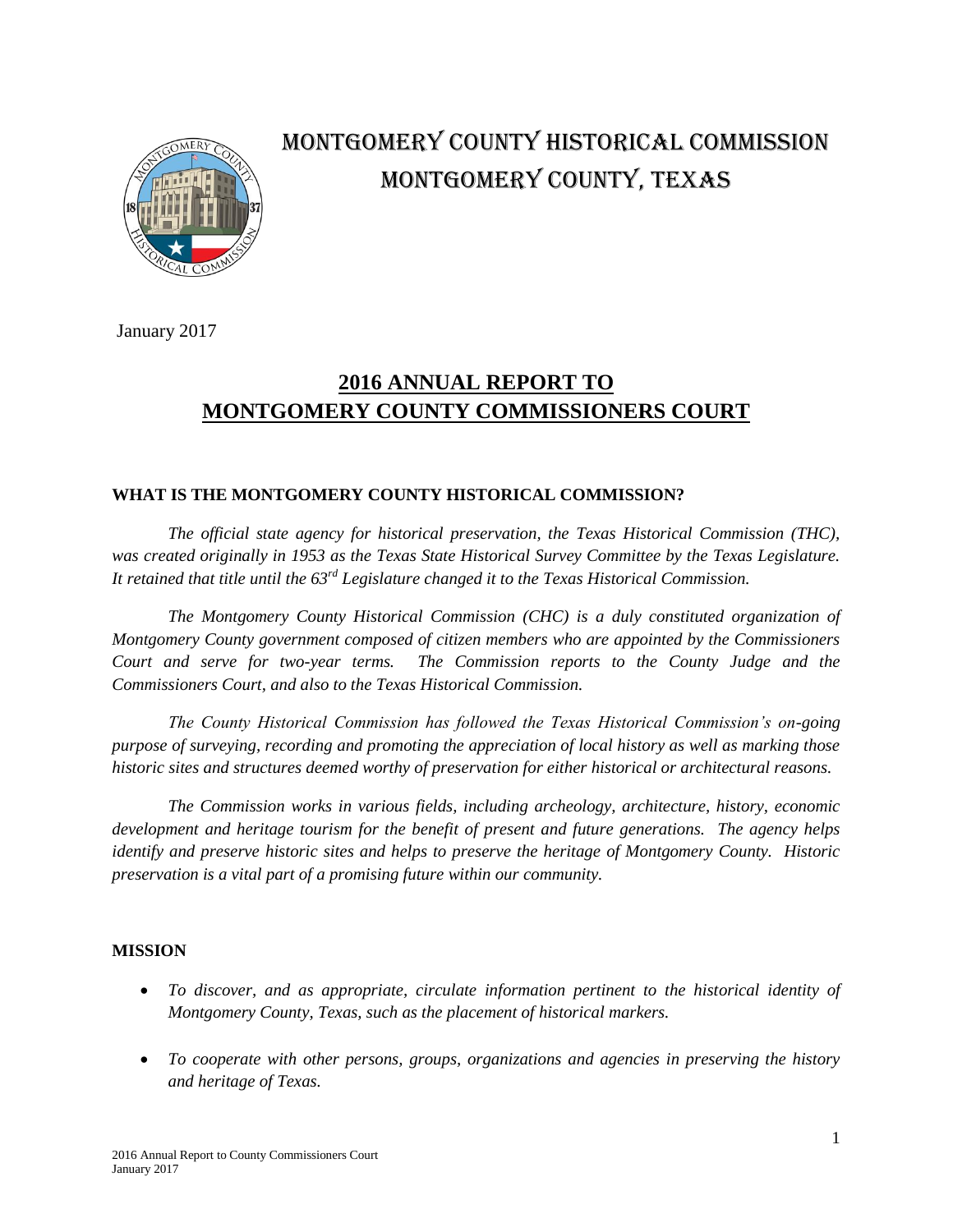### **RECAP OF COUNTY HISTORICAL COMMISSION (CHC) ACTIVITIES IN 2016**

- 1. MEMBERSHIP: The Commissioners Court in December 2016 reappointed 27 members to the County Historical Commission (CHC), composed of a variety of individuals who bring special expertise, skills and background to the County Historical Commission.
- 2. MEMBERSHIP MEETINGS: The Historical Commission met six (6) times in 2016. (The Texas Historical Commission asks that each county historical commission meet at least four times each year.) The Commission schedules regular meetings every other month during the year beginning in January. Meetings have been held for several years at the Greater Conroe-Lake Conroe Chamber, but in November the Heritage Museum of Montgomery County began hosting our meetings.
- 3. COUNTY HISTORICAL COMMISSION WEBSITE: The Commission website is a "work in progress." It is designed to serve as an internet archive for historical articles and photos of Montgomery County and provide an interactive map of historical sites around the County with individual "pins" where a link to a historic narrative will provide the reader with detailed information about each historical site, building and cemetery. The CHC website serves as a clearinghouse for many other county and state historical societies and museums. It also offers a calendar of events for local historical organizations, county residents and tourists. Plans call for improving our Commission website and other social media so that we can more effectively reach a larger audience.
- 4. HISTORICAL RESOURCE SURVEY: The CHC has plans to continue updating the CHC's *Historical Resource Survey* to identify all historic sites and buildings in our county. This information can be used for our website's map of historical sites, buildings and cemeteries throughout the County. This project will also help the Commission identify and protect old historical structures that may be planned for demolition or otherwise damaged. Ron Saikowski chairs our *Endangered Building Committee* which will continue to identify threatened old historic buildings that may be subject to demolition or need repair, or be qualified for designation with a historical marker. The Texas Historical Commission has urged county historical commissions to make this a higher priority as more and more historic buildings across the State are being lost to new development. As these are identified, your CHC is constantly looking at ways to restore and reuse these structures for new purposes consistent with our mission statement.

Of particular importance at this time is the preservation of the old truss bridge spanning the San Jacinto River at FM 2854. Records show that this bridge was constructed by El Paso Iron Company for the County in 1910 and served for many years as the old state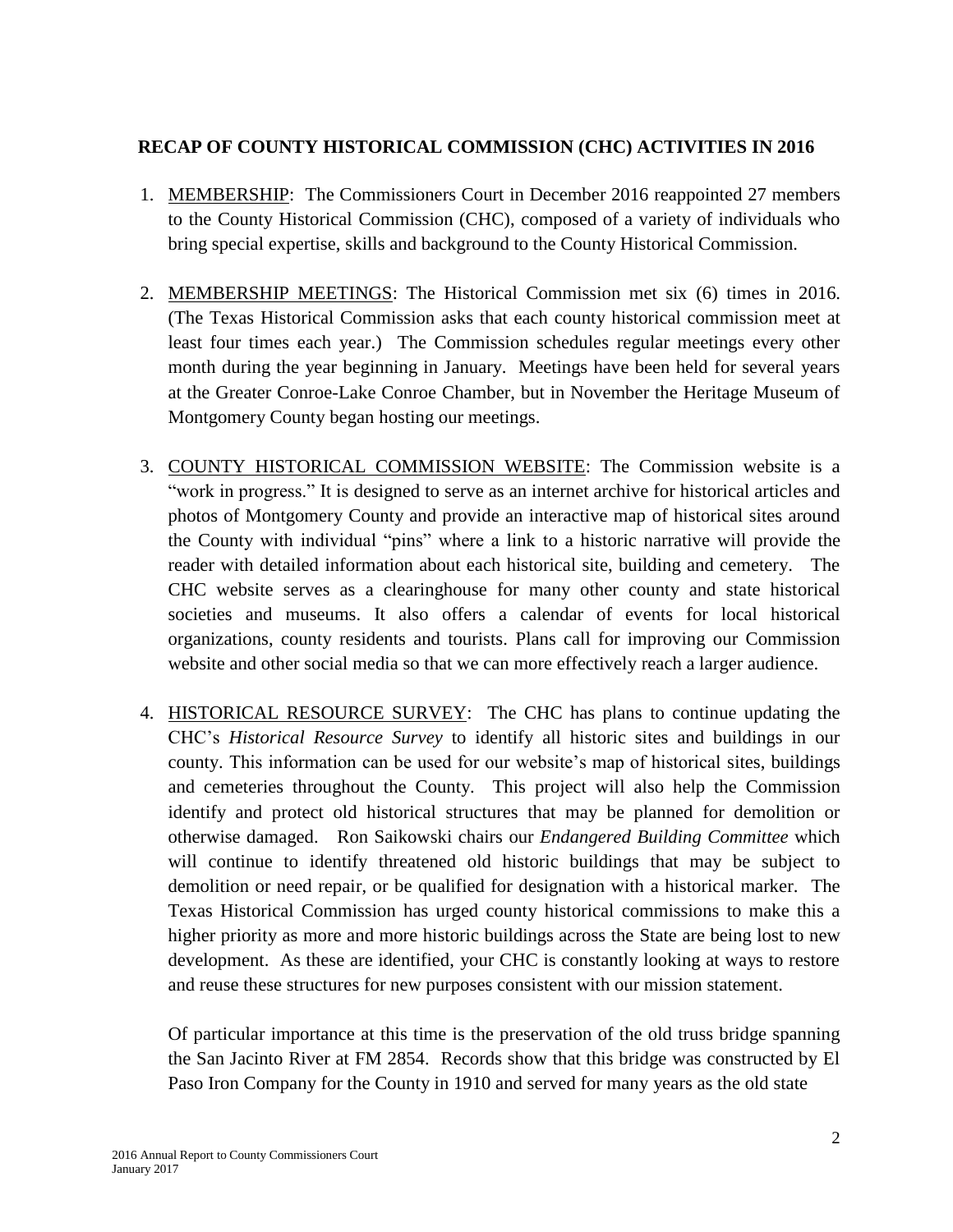highway 105 bridge from Conroe to Montgomery. The Texas Highway Department and the Texas Historical Commission are urging local authorities to save and repurpose these historic structures.

Also, the CHC is exploring ways to save the old Stewart and Stewart law office in Conroe, originally the home of former Conroe mayor and downtown Conroe drug store owner, Robin Carter and his family. Constructed in 1935, it will need to be moved or it will be demolished to make room for a proposed county tax office.

5. YOUTH ADVISORY BOARD. This is the fourth year for our *CHC Youth Advisory Board*. It is composed of high school students selected by their teachers and administrators from high schools throughout Montgomery County. This *Youth Advisory Board,* or *"YAB"* as we affectionately call it, provides suggestions to the Historical Commission for the promotion of historical activities that would engage students' interest in our local and state history and recruit student volunteers to assist the CHC and other historical organizations in the preservation and promotion of historic buildings, sites and cemeteries throughout Montgomery County. This student organization—the first of its kind in the State of Texas—meets monthly during the school year. Members of the "YAB" have served as hosts for the "Christmas in Historic Montgomery" event in December and actively engaged in helping plan and conduct the annual History Road Rally in Willis in January 2016. They also took a guided bus tour of historic old Willis and Danville historic sites sponsored by the Heritage Museum. Using money from book sales and donations to the CHC, four \$1000 scholarships were awarded to YAB graduating students in Montgomery County.



*2015-2016 Youth Advisory Board*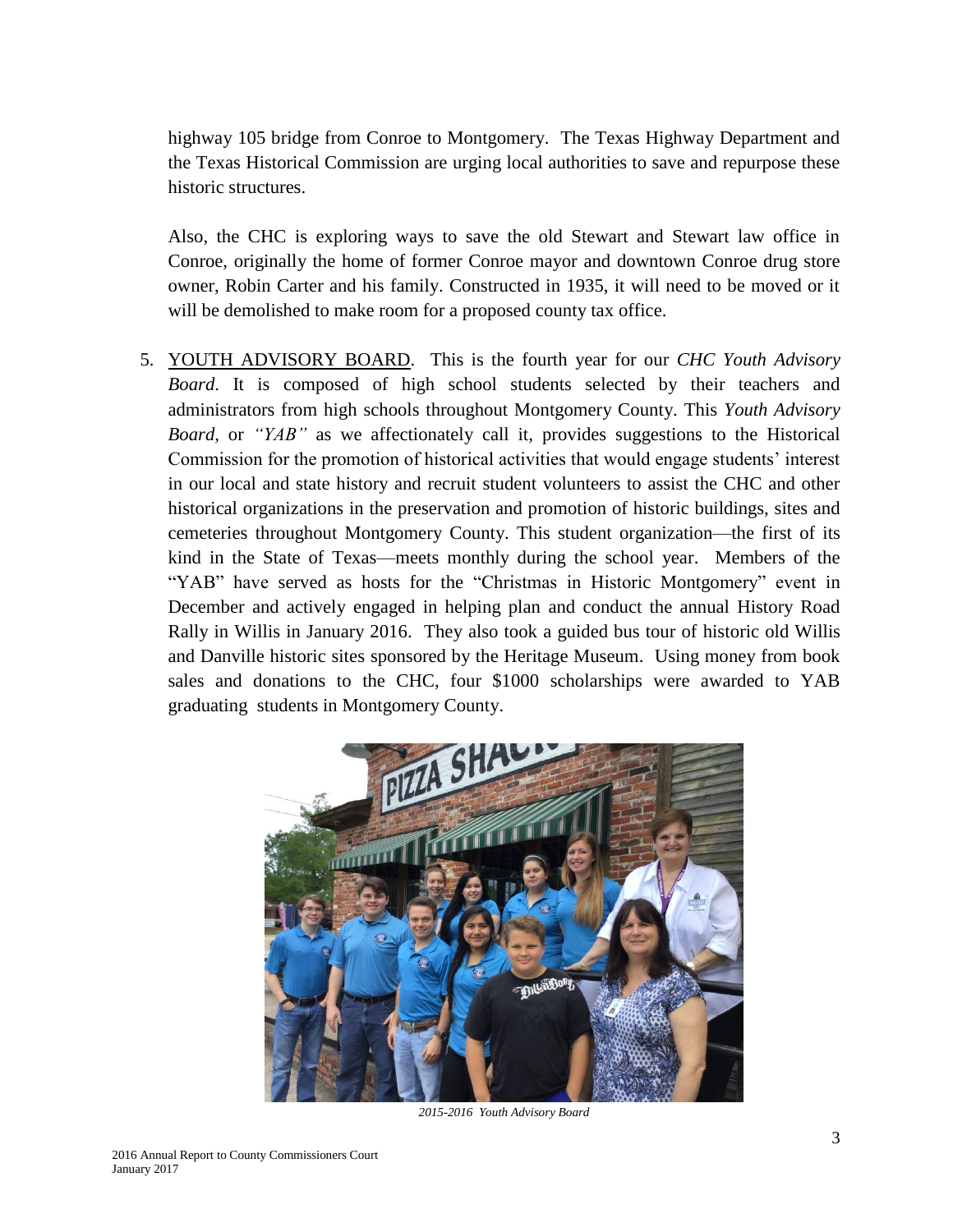- 6. HISTORIC PRESERVATION GRANTS: With the generous financial support of the Commissioners Court, CHC continues to offer grants to 501c(3) non-profit historical organizations around the County as reimbursement for rehabilitation of old historic structures. Working closely with County Auditor Phyllis Martin and County Judge Doyal's staff, the CHC Finance Committee (composed of Gertie Spencer and Anna Shepeard) have developed guidelines and procedures for the CHC and Commissioners Court approval of such grants. The largest grants in 2016 were for roof repairs for historic buildings owned by Montgomery Historical Society, repairs to the Heritage Museum and restoration of paths leading to historic log cabins at Fernland Historical Park in Montgomery.
- 7. COUNTY HISTORICAL MARKERS: The second Montgomery County Historical Marker was dedicated at the Longstreet Cemetery near Bays Chapel on August 12, 2016 at the gravesite of Algernon "Texas" Alexander. Texas Alexander is considered by many in the international blues community as the father of Texas blues. Blues fans from throughout Texas contributed to the purchase of the marker. County Judge Craig Doyal and Texas Alexander's biographer, Coy Prather participated in the ceremony.



*Coy Prather, Larry Foerster & Judge Doyal*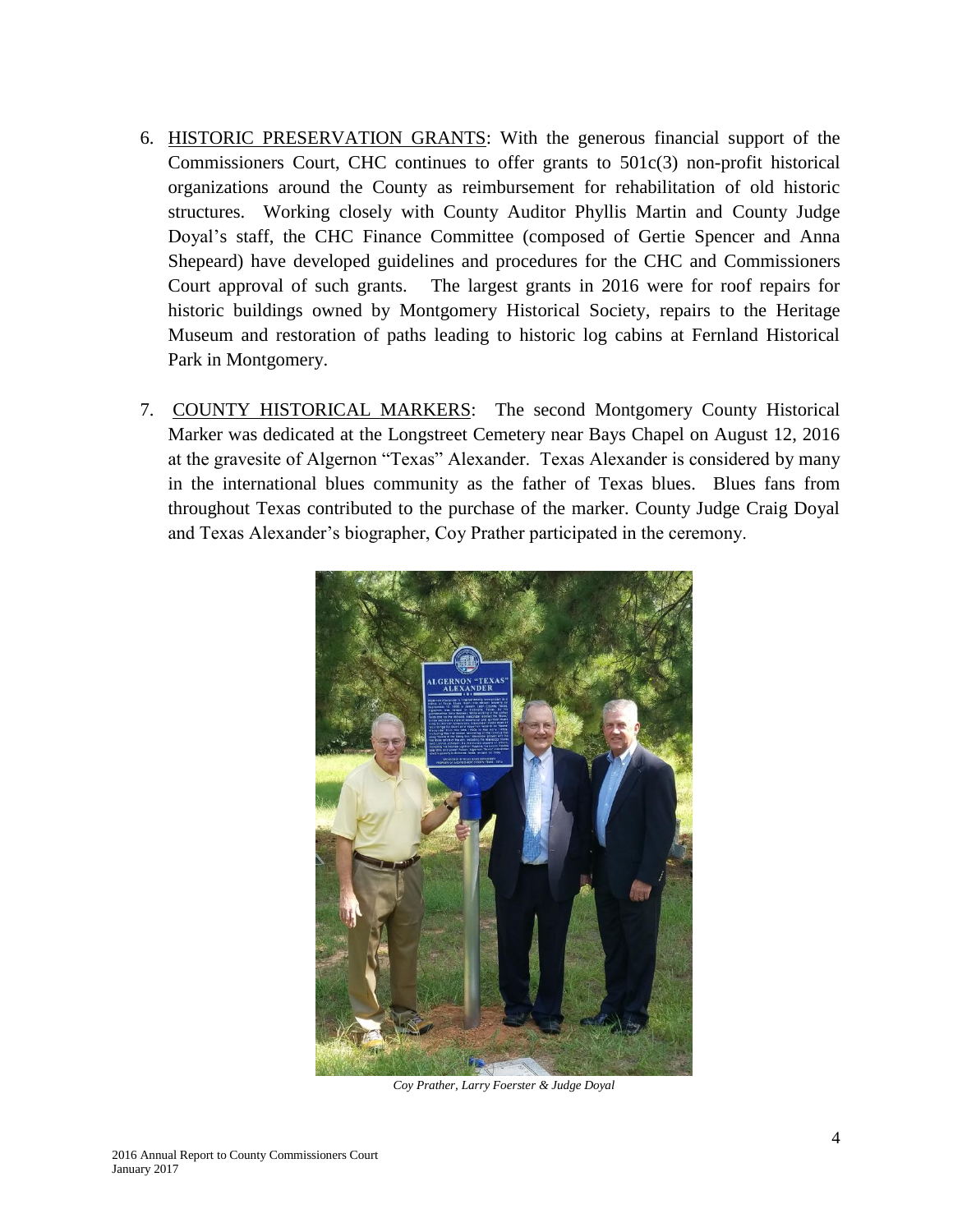On September 10, 2016, a third county historical marker was dedicated by many members in the Conroe community in celebration of the  $125<sup>th</sup>$  anniversary of the First Baptist Church of Conroe.



*First Baptist Church marker*

A fourth county historical marker application was dedicated on January 10, 2017 for the 1911 J. L. Hicks Building in downtown Conroe. Another marker application has been submitted by the Heritage Museum of Montgomery County to recognize the 1924 Grogan-Cochran house which has served as the museum's first building since May 1986. Other county historical markers are being planned for other historic sites and structures around Montgomery County.

- 8. STATE HISTORICAL MARKERS: The Texas Historical Commission approved a new state historical marker dedicated to the *"Lake Creek Settlement,"* the first Anglo-American settlement in Montgomery County located west of the San Jacinto River. The research was provided by Kameron Searle, a noted Montgomery historian. The marker will be installed in the City of Montgomery in the spring of 2017. There are plans to pursue designation of state historical markers for the Houston burial site of Isaac Conroe, the African-American campus of Conroe Industrial and Normal College, the Crighton Theatre, the abandoned towns of Danville and Fostoria and to sponsor state historical cemetery markers for certain post-Civil War Afro-American cemeteries in our county.
- 9. TEXIAN HERITAGE FESTIVAL: The County Historical Commission was a co-sponsor of the annual October 8 *Texian Heritage Festival* at the Fernland Historical Park in Montgomery. The event offers families an opportunity to step back in time to experience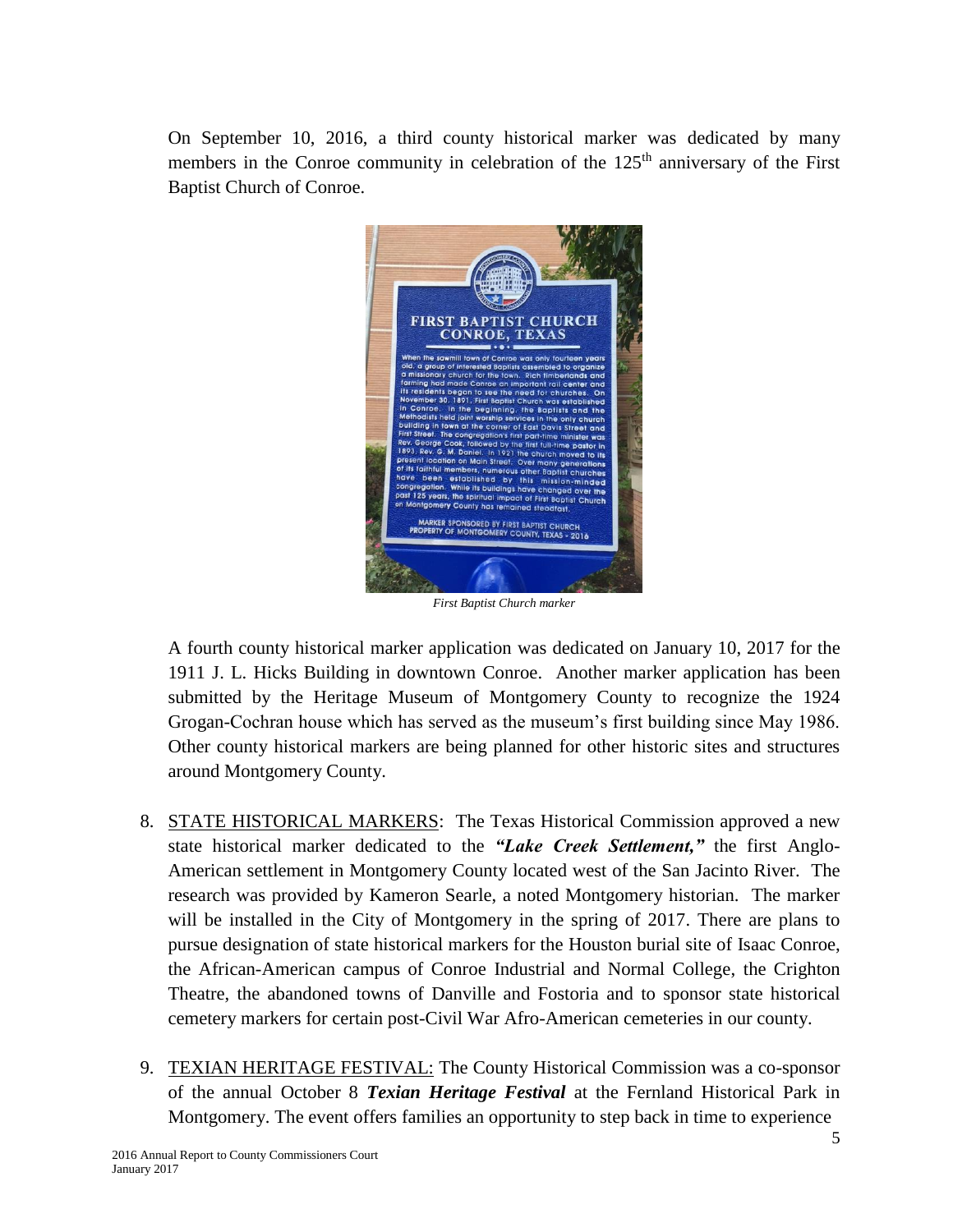life during the period of colonial Texas and the Texas Republic. Members of the CHC and its Youth Advisory Board members participated in the event.



*Sons of the Texas Republic at Texian Heritage Festival*

- 10. COUNTY HISTORICAL TIMELINE: With the support of former County Judge Sadler and the County Commissioners, CHC Chairman Larry Foerster completed his extensive *Montgomery County, Texas Historical Timeline* which was published in January 2014*.* This 239-page bound book—complete with historic photos, old drawings and maps offers a detailed chronology of notable historic events in Montgomery County from the time of the Native Americans to the present. The book was provided for free to all county libraries and has been made available for sale to the public as a fundraising project for the CHC. Over \$20,000 has been raised from 2014 through 2016 from the sales of the book to support future preservation projects of the Historical Commission. With additional information and photographs provided by county families over the past years, Larry Foerster is currently working on a revised and even more detailed second edition of the book.
- 11. WORLD WAR I VETERANS BOOK: Under the leadership of Commission member Dr. Jeremiah Dancy, professor of military history at Sam Houston State University, the CHC is excited about its new project to recognize World War I veterans from Montgomery County. The book will feature several Montgomery County citizens who served in the military during World War I, with their lives chronicled before, during and after the war. Written along the style of Tom Brokaw's *Greatest Generation,* our plans are to publish the book by the  $100<sup>th</sup>$  anniversary of the World War I armistice—November 18, 2018. The book will include an appendix listing all the County's WWI veterans. As we partner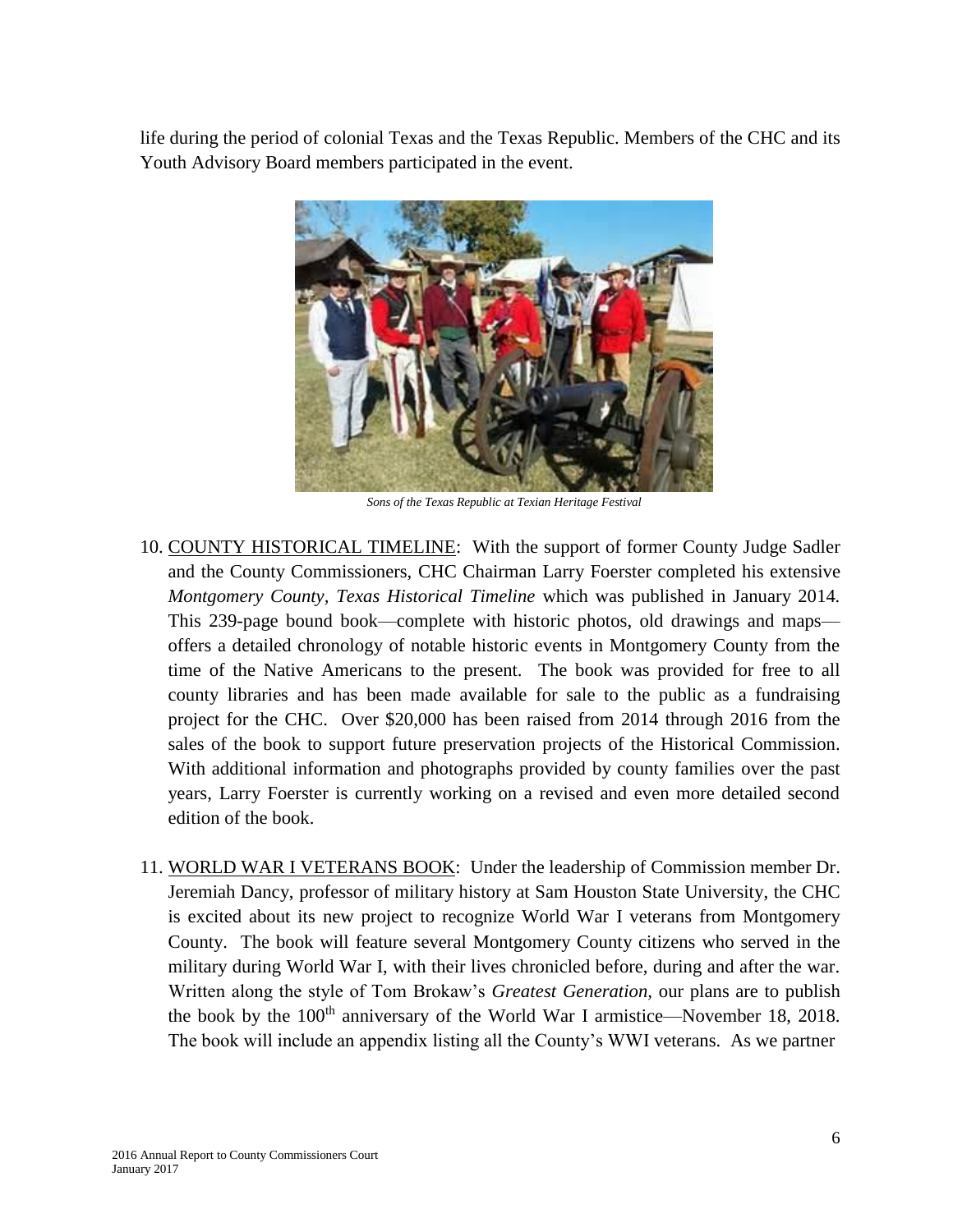with graduate history students at SHSU, the book should provide a unique historical perspective of Montgomery County from 1900 to 1940.

12. HISTORY ROAD RALLY: The Commission sponsored its third annual *History Road Rally*. Each year the event features the local history of a different area of Montgomery County. The 2016 *History Road Rally* was held in the city of Willis on January 23. A record 35 participating teams representing Texas communities as far north as Ft Worth and McKinney, Texas enjoyed following clues and finding their answers to county and state historical events and persons, as they drove their vehicles around the Willis and old Danville communities for two hours. Each participant received a souvenir "History Road Warrior" button. The teams returned for free pizza and drinks while their answer sheets were judged. The three winning teams received trophies and \$25 gift cards courtesy of our sponsor Gullo Ford, Gullo Toyota and Gullo Mazda automobile dealerships of Conroe.



 *Children at former Willis Male and Female College site* 



 *Participants at historic Thomas Chapel in Willis*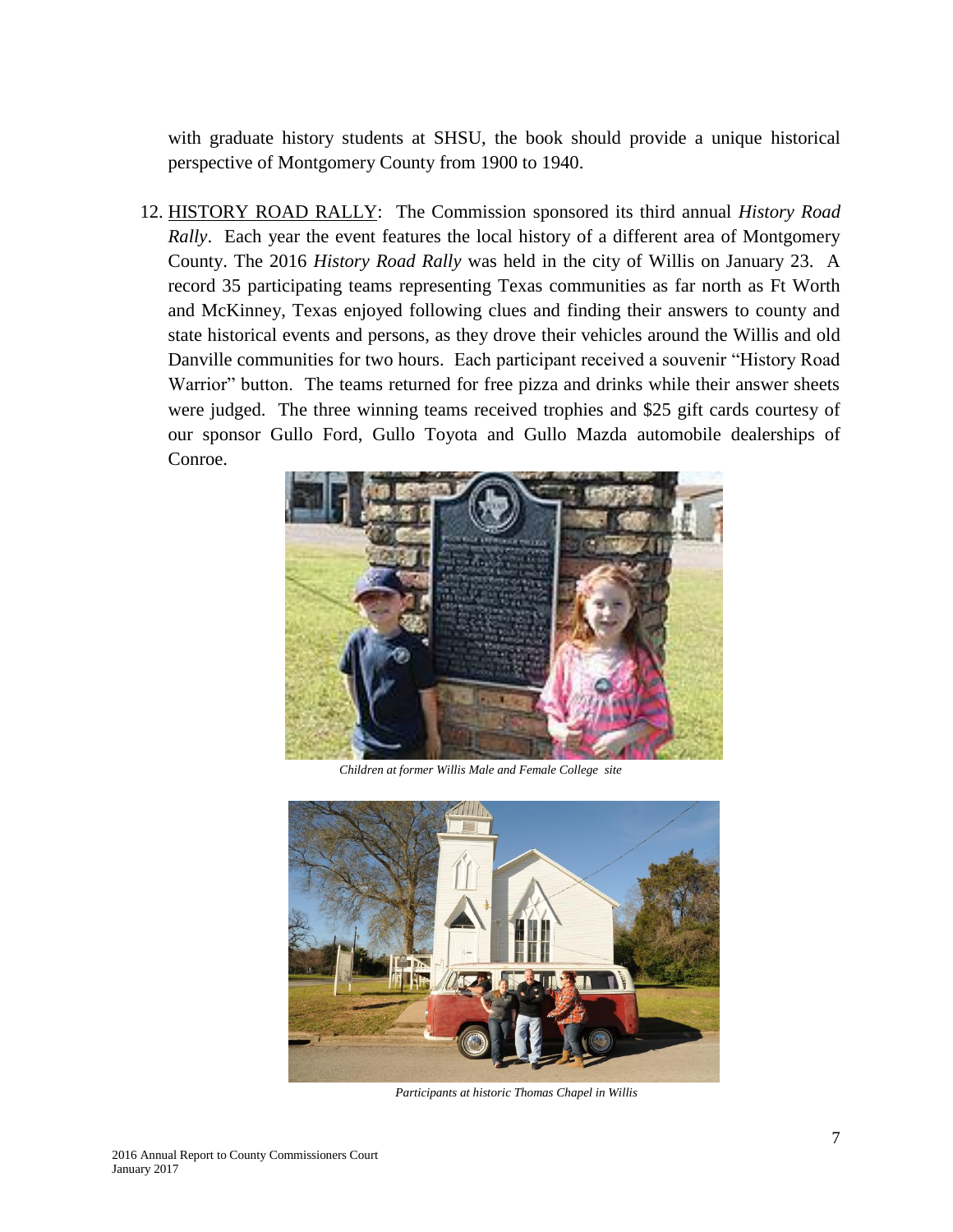13. MONTGOMERY HISTORIC CEMETERY TOMBSTONE CLEANING VIDEO: On April 23, 2016, Youth Advisory Board members: Ross Ohendalski and John Taylor participated in an instructional video on how to properly clean historic tombstones. The instructional video was produced at the Montgomery old church cemetery by Commission member Victoria Endsley with plans to make the training video available to the public on the Commission's website. The County Historical Commission sponsored the project.





John Taylor and Ross Ohendalski Rev. Thomas Chilton tombstone after cleaning

- 14. TEXAS HISTORICAL COMMISSION CONFERENCE IN AUSTIN. In June, County Historical Commission members JoDell Whitehead and Maria Banos Jordan attended the county historical commission training conference in Austin sponsored by the Texas Historical Commission. The two-day seminars offer opportunities for our members to network with other county historical commissions and with the staff of the Texas Historical Commission.
- 15. WILLIAM HARLEY GANDY DISTINQUISHED SERVICE AWARD. This past fall, the CHC developed a new award to be presented at the discretion of the County Historical Commission to individuals, corporations or organizations who exhibit distinguished leadership, initiative and dedication to the preservation of the history of Montgomery County. The winner of the award must have shown significant accomplishment in the field of historical preservation and research. Such achievements must be notable and have made an important contribution to the preservation and/or advancement of the history of Montgomery County. The award is named in honor of William Harley Gandy, the first chairman of the Montgomery County Historical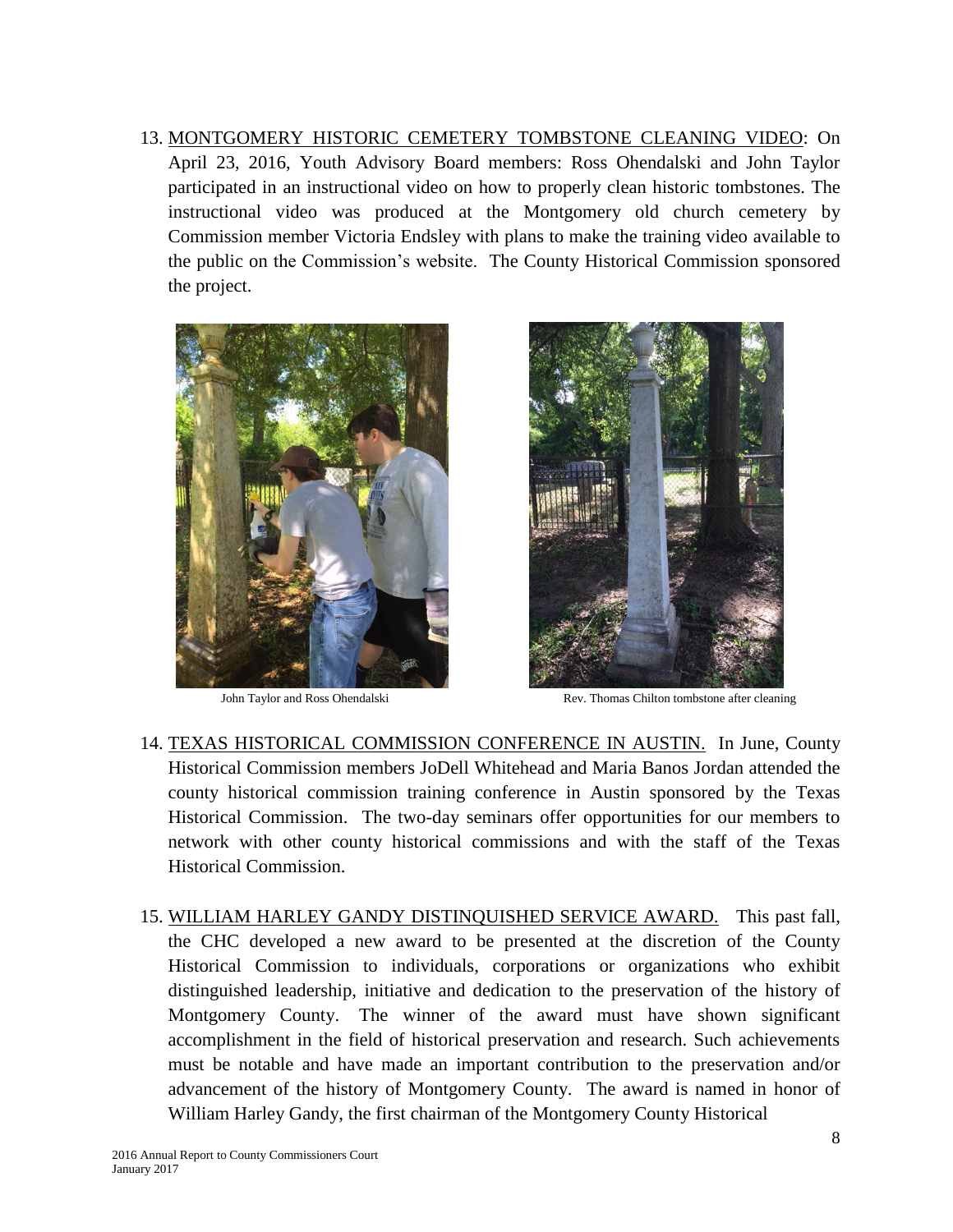Commission, a distinguished history teacher, and the author of the definitive 1952 treatise on the history of Montgomery County. Recipients of this award will be publicly recognized at a County Commissioners Court meeting.

- 16. PROMOTING MONTGOMERY COUNTY HISTORY: Over the past five years, Commission members have collaborated with the Conroe *Courier* "*Trends"* editor Sondra Hernandez in producing a monthly Sunday article in the *Courier* featuring a historic Montgomery County building, person or residence. Commission member Sharon Russell has been contributing history articles for the monthly issues of *The Woodlands Lifestyles and Homes* magazine. With our help, historical features have also been produced in the *Community Impact* newspaper. These articles are designed to generate interest and renew community pride in the history of Montgomery County.
- 17. INFORMATION CLEARINGHOUSE: The Historical Commission serves as a clearinghouse for the distribution of information and announcements among historical organizations and interested citizens in our County concerning upcoming events and projects of significant historical interest throughout Montgomery County and the State.
- 18. WALKING TOUR OF CONROE: Commission members are also involved in plans to develop a self-guided walking tour of historic Downtown Conroe in collaboration with the Conroe Convention and Visitors Bureau and Conroe Live, Inc., a non-profit organization.
- 19. HISTORICAL PRESERVATION DISTRICTS: Members of the County Historical Commission are engaged with other organizations in generating community interest in the development of a historical business district and residential historical preservation districts in and around downtown Conroe and other older communities in Montgomery County. Discussions with members of the City of Conroe council have been initiated with the hope that portions of the business district along Main and Simonton Streets in downtown Conroe can be designated for a "National Register of Historic Places."
- 20. SHARING COUNTY HISTORY WITH LOCAL ORGANIZATIONS: Several times during the year CHC Chairman Larry Foerster and other CHC members are invited to give presentations on Montgomery County history to numerous civic and church organizations throughout the county with the goal of increasing local interest in our history. PowerPoint slide shows of historic photographs and maps are frequently used for these presentations.